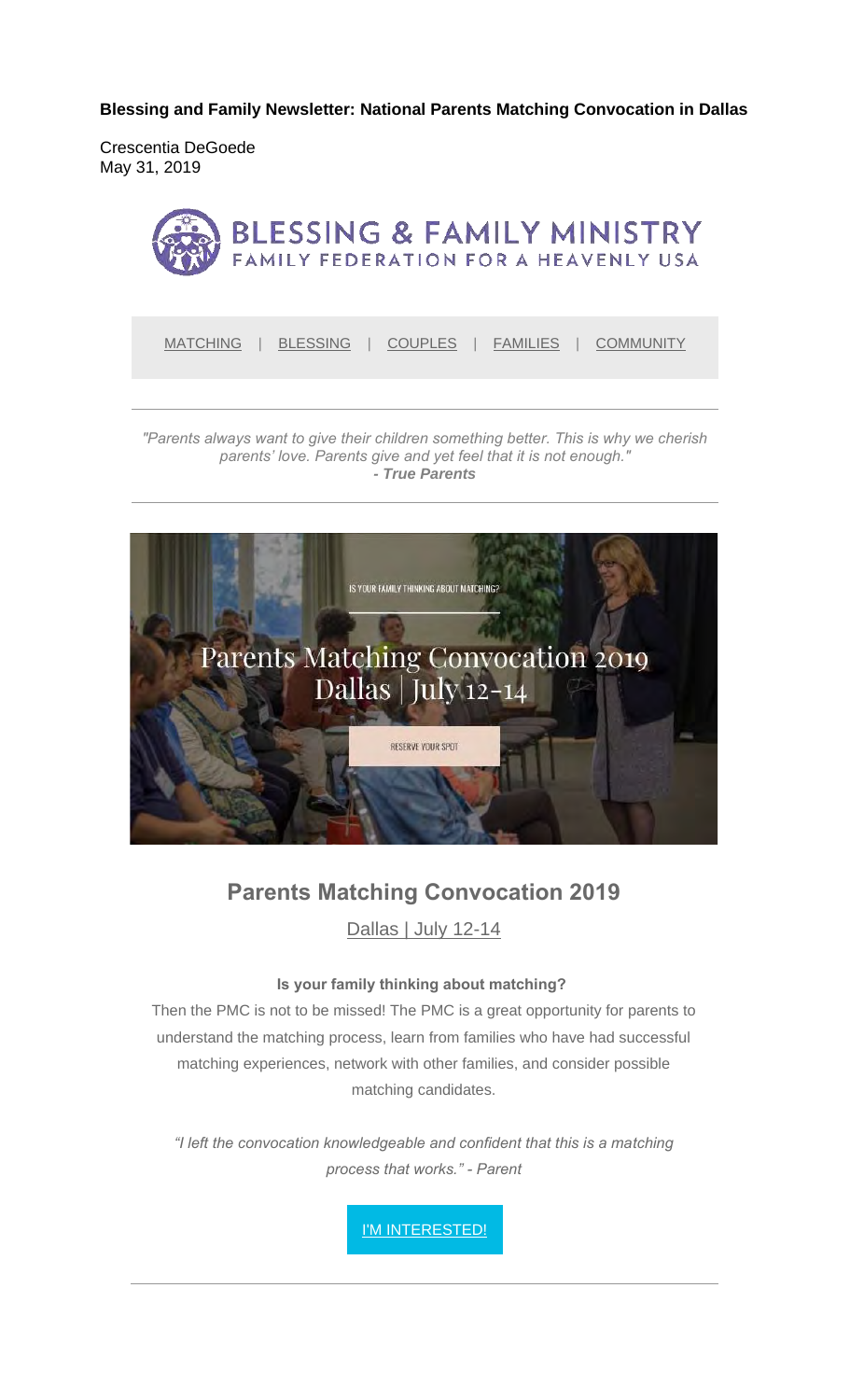

# **The Power of Networking: How to Effectively Find a Match**

Learn about the tested and true methods to increase your success in the matching process...

WATCH VIDEO



## **Be Displayed at the PMC—Create a Profile on BFMatch.org**

Be sure to get yourself out there before the upcoming PMC by completing your Matching Profile before July 1!

**START YOUR PROFILE** 



#### **Seeking New Matching Supporters**

Are you inspired by the idea of helping people create a foundation for happy marriages and families? As a Matching Supporter, you will receive training and have access to tools and resources that will empower you to help others find partners to create happy marriages and families...